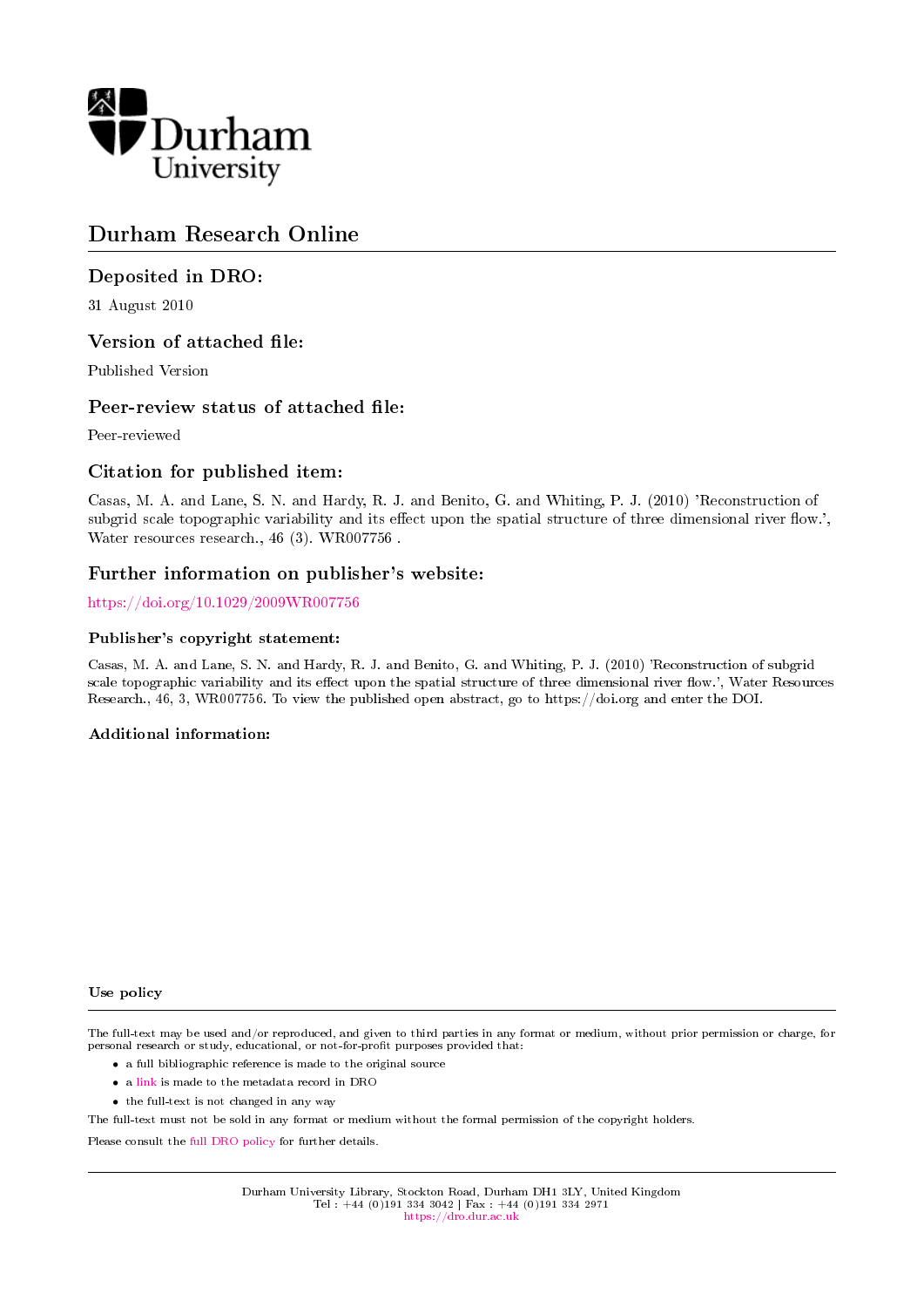

# Representation of landscape hydrological connectivity using a topographically driven surface flow index

S. N. Lane,<sup>1</sup> S. M. Reaney,<sup>1</sup> and A. L. Heathwaite<sup>2</sup>

Received 4 August 2008; revised 30 January 2009; accepted 20 March 2009; published 15 August 2009.

[1] This paper assesses the extent to which a topographically defined description of the spatial arrangement of catchment wetness can be used to represent landscape hydrological connectivity in temperate river catchments. A physically based distributed hydrological model is used to characterize the space-time patterns of surface overland flow connection to the drainage network. These characterizations are compared with a static descriptor of the spatial structure of topographically controlled local wetness, called here the Network Index. Theoretically, if topography is the primary control upon hydrological response, the level of catchment wetness required to maintain connectivity along a flow path should be greater for flow paths that have a lower value of the topographically controlled local wetness. We find that our static descriptor can be used to generalize a significant proportion of the time-averaged spatial variability in connectivity, in terms of both the propensity to and duration of connection. Although the extent to which this finding holds will vary with the extent of topographic control of hydrological response, in catchments with relatively shallow soils and impervious geology our index could improve significantly the estimation of the transfer of sediment and dissolved materials to the drainage network and so assist with both diffuse pollution and climate change impact studies. The work also provides a second reason for the concept that there are Critical Source Areas in river catchments: these arise from the extent to which that material can be delivered to the drainage network, as well as the generation of risky material itself.

Citation: Lane, S. N., S. M. Reaney, and A. L. Heathwaite (2009), Representation of landscape hydrological connectivity using a topographically driven surface flow index, Water Resour. Res., 45, W08423, doi:10.1029/2008WR007336.

#### 1. Introduction

[2] Not all locations in a river catchment, even if they have the same land use, contribute equally to the delivery of sediment or nutrients and hence in-stream sedimentation and water quality degradation [Gburek et al., 2000; Heathwaite et al., 2000; Quinn, 2004; Lane et al., 2008]. Rather, certain areas have been shown to be critical sources, where the ability both to entrain material and to connect it to the drainage network controls the level of delivery [Cammeraat, 2002; Ambroise, 2004; Beven et al., 2005]. Diffuse nutrient and sediment issues can be redefined as comprising a series of point sources (i.e., fields, or even parts of fields) where particularly risky land uses combine with a high probability of connection of those risks to the river system [Lane et al., 2006, 2008]. In this paper, we focus upon connection by overland flow pathways. This type of connection appears to be conditioned by local, often sub-field-scale, hydrology [e.g., Blackwell et al., 1999; Burt et al., 1999; Western et al., 1999, 2001; Lane et al., 2004; Quinn, 2004; Heathwaite et al., 2005], in some cases related to quite subtle topographic

attributes (e.g., Figure 1). However, diffuse land management signals emerge over much larger spatial scales, as a result of the integration across the landscape to the drainage network of these finer-scale processes.

[3] This scale issue represents an immediate challenge for hydrological modeling, and the management of diffuse drivers of in-stream water quality and ecological degradation in particular, as well as for capturing the impacts of processes like climate change upon future stream processes. The dominant approach to profiling diffuse pollution risk is based upon use of simple empirical transfer functions. These translate known fertilizer and manure inputs, coupled with soil nutrient status [e.g., Jordan et al., 1994; Johnes, 1996; Heathwaite et al., 2003; Herrmann et al., 2003; Ekholm et al., 2005] into an estimate of the amount of material that is exported from a land unit. Such functions may be extended to include physically based models of nutrient cycling in individual land units in order to improve the estimation of export [e.g., Priess et al., 2001; Weber et al., 2001; Binder et al., 2003; Wolf et al., 2005; Matthews, 2006; Vatn et al., 2006]. While there remain unresolved issues with these kinds of models, much less attention has been given to the role played by hydrological connectivity in delivering generated material to the river network. The most simplified approaches have no real treatment of connectivity at all, as in the Soil Conservation Service Curve Number method used in various models [e.g., Beasley et al.,

<sup>&</sup>lt;sup>1</sup>Institute of Hazard and Risk Research and Department of Geography, Science Laboratories, Durham University, Durham, UK.

<sup>&</sup>lt;sup>2</sup>Centre for Sustainable Water Management, Lancaster Environment Centre, Lancaster University, Lancaster, UK.

Copyright 2009 by the American Geophysical Union. 0043-1397/09/2008WR007336\$09.00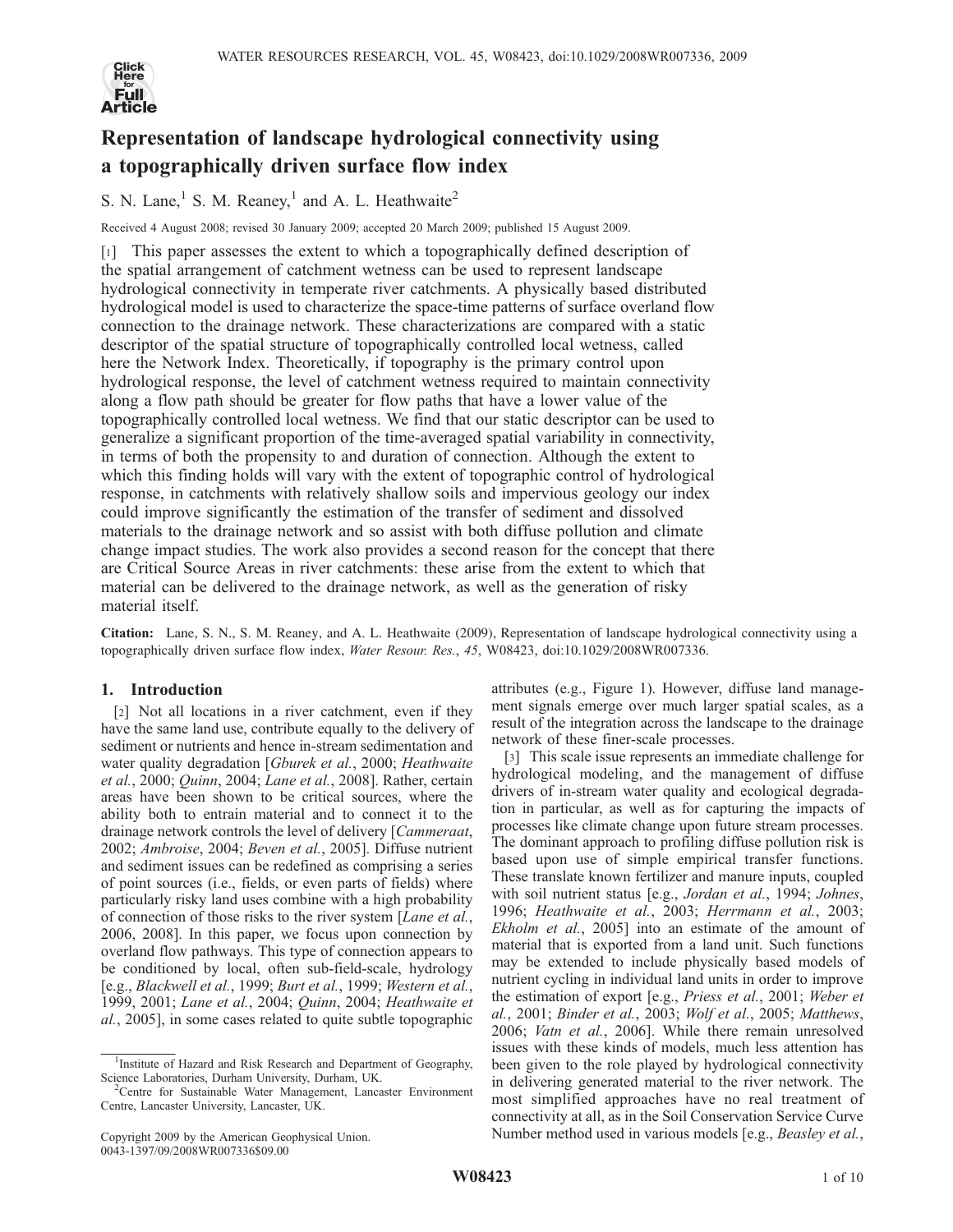

Figure 1. Sub-field-scale soil erosion and the role of a small-scale  $(<25 \text{ m}^2$ ) surface hollow in causing disconnecttion. Source: Eden Rivers Trust.

1980; Savard, 2000; Weber et al., 2001; Galbiati et al., 2006]. Basic attempts to recognize the effects of connectivity have been introduced, such as through weighting delivery according to the distance of a land unit from the nearest water course [e.g., Johnes and Heathwaite, 1997; Munafo et al., 2005], or in a more sophisticated way, such as a function of downslope distance from a water course [e.g., Childress et al., 2002]. Physically based, distributed models, which solve for both the vertical and lateral flux of water across the landscape have also been developed [e.g., *Adams et al.*, 1995; De Roo and Jetten, 1999]. However, these models tend to lose much of the spatial detail of what we know about which areas of the landscape are most likely to be Critical Source Areas because they are commonly applied [e.g., *Adams et al.*, 1995] at scales (up to 1  $km^2$ ) coarser than those that are likely to control connectivity, typically  $\leq 0.0025$  km<sup>2</sup> (e.g., Figure 1). There are two related reasons for this coarse scale of application. The first is that these models are exceptionally demanding in terms of parameterization (e.g., see Merritt et al. [2003] for review) The information demands of model calibration often exceed available data [Heathwaite, 2003; Harris and Heathwaite, 2005] even given improvements in data acquisition and assimilation, and the models are rarely parsimonious with respect to the data available to determine them.

[4] The second comes from the computational difficulty of running such models with time steps that are small enough to capture the dynamics of catchment response and spatial resolutions that can capture the heterogeneous structure of the topography of drainage basins. Figure 1 shows how, over a very small distance, there is a substantial difference between required process representations; here between a channelized rill type flow and more diffuse, potential, overland flow. Representing such process gradients with small spatial scales  $(<0.0025 \text{ km}^2)$  in very large river basins ( $>1000$  km<sup>2</sup>), with a time dependence, remains a challenge. Historically, hydrological analyses have assumed that the physical representation in a model should take dominance over the spatial discretization of that model, with the result that models with physics developed for small spatial scales (e.g., Darcy's law) are applied over very large spatial units (e.g., 1 km<sup>2</sup> [*Adams et al.*, 1995]), even though heterogeneity within those units undermines critical assumptions, such as uniform water table slope, upon which those physics depend. As Figure 1 shows, the scale of unit that controls delivery of eroded sediment is, in this case  $<$ 0.0025 km<sup>2</sup>. For situations where topographic detail exerts an important control upon hydrological response, new technologies, notably airborne laser altimetry and interferometric SAR have been shown to be of sufficient quality for hydrological analysis [e.g., *Milledge et al.*, 2009]. This provides an imperative to reevaluate the norms of hydrological analysis under the assumption that the physical representation adopted in a hydrological model should be commensurate with the spatial representation of the process gradients that the model aims to represent. This is not an argument against using physically based models but rather a recognition that the level of physical simplification in the model should be parsimonious with both the data available to represent them and the processes that are to be represented.

[5] We have been approaching this problem by exploring how to incorporate sufficient of what we know about the physics of hydrological connection, in this case by overland flow, into diffuse pollution models. As part of this research, we have obtained a surprising result in terms of the role played by topography in controlling surface hydrological connectivity. It opens up a wealth of new ways of thinking about diffuse land management risks in river catchments that allows a much stronger hydrological input to diffuse pollution modeling. The focus of this paper is connectivity by surface overland flow in temperate upland environments associated with shallow soils. We conceptualize connectivity as being driven by the propensity to generate saturated overland flow (SOLF), which expands and contracts in space and time [e.g., *Beven and Wood*, 1983]. As this occurs, so possible sources of land management risk are tapped, becoming Critical Source Areas [Heathwaite et al., 2000]. In this paper, we test the role played by topography in controlling SOLF generation and subsequent connectivity by comparing an index-based representation of connectivity, the Network Index, with predictions from a physically based, distributed, hydrological model. The paper begins with a theoretical reformulation of the Network Index as an index of hydrological connectivity by surface overland flow, then explains the methodology we used to test this reformulation, and finally discusses the implications of the results obtained as well as the limitations of the findings of the analysis.

#### 2. Theoretical Formulation of the Network Index as an Index of Hydrological Connectivity

[6] The topographic index [Kirkby, 1975] is commonly used as a measure of the relative propensity for a point in the landscape to develop saturation and, if saturation is controlled by topography alone, locations with the same value of the topographic index should have the same hydrological response. The topographic index uses the ratio of the area drained per unit contour length (the upslope contributing area) to the tangent of the local slope. However, research has shown that the degree of spatial organi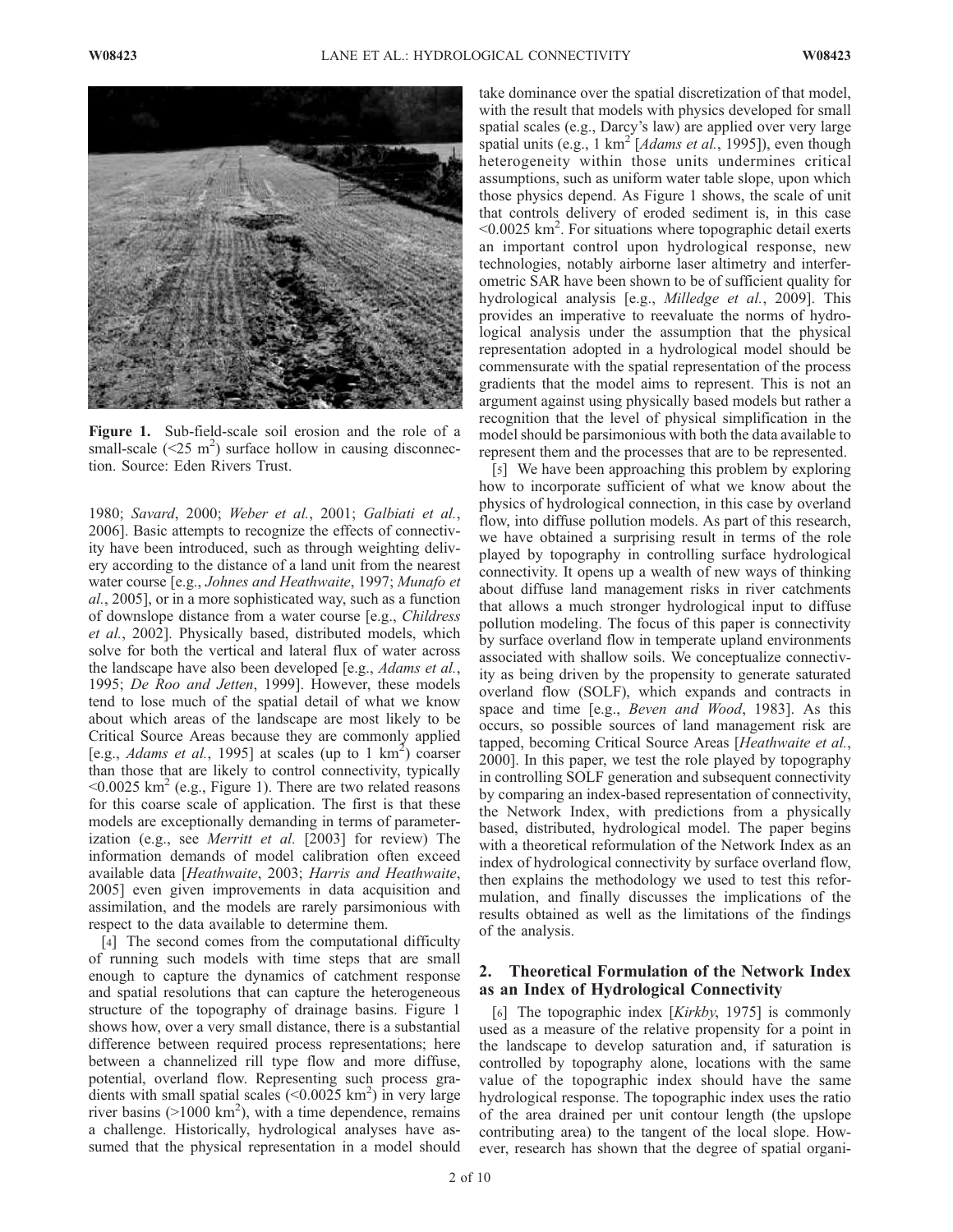zation of soil moisture limits the effectiveness of this index [e.g., Western et al., 1999] primarily because the topographic index assumes steady state drainage conditions, which is a necessary assumption for a terrain-based determination of the upslope contributing area [Barling et al., 1994]. Subsequent research has reformulated the topographic index to have a dynamic component based upon the notion of an effective contributing area [e.g., Barling et al., 1994; Grayson et al., 1997; Piñol et al., 1997]. The approach we adopt in this paper is similar to *Piñol et al.*'s [1997] and is based upon the concept that local soil saturation deficits control when a noncontributing area begins to contribute, at least for shallow soils. However, we set this deficit as a result of an implicit analysis of terrain rather than introducing it as an explicit model parameter. In this application, we do not specify any spatial variation in transmissivity and hence are assuming a uniform, shallow ( $\leq c$ . 1.0 m) soil type.

[7] Under these assumptions, the lowest value of the topographic index along the flow path that connects a point on a hillslope to the drainage network should control the connectivity of that point to the drainage network by surface overland flow. Lane et al. [2004] call this the Network Index. Points with higher values of the Network Index will connect more readily with the drainage network. Lane et al. [2004] determined the Network Index using a 2 m resolution digital elevation model acquired using airborne laser altimetry to show that not only were runoff source areas in an upland catchment variable in time and space but, and crucially, not all source areas were hydrologically connected to the drainage network even in extreme storm events. The key driver of this was local topographic variability at scales of 20 m or less.

[8] The Network Index is a static descriptor of the propensity to surface hydrological connectivity. Aside from the assumptions above, its relevance to hydrological connection can be challenged by the observation that connectivity will be crucially controlled by storm event duration [Bracken and Croke, 2007]: the delivery of material from a point in the landscape to the river channel within a storm event will require a longer storm event the further the point is away from the river channel along the associated flow path. There are two conditions that lead to disconnection. Type 1 disconnection occurs where material is moving along a flow path during a storm event, but reaches a point along that path that becomes dry before it reaches the drainage network. Type 2 occurs where the event is of insufficient magnitude and duration to wet the driest point along a flow path, such that the material reaches a dry point before it reaches the drainage network. In terms of the transfer of material across the landscape, the significance of disconnection depends upon the parameter being considered. For a physically conservative parameter that cannot infiltrate significantly into the soil column (e.g., fine sediment), it will be deposited at the surface and remain there until a subsequent entrainment event and associated surface hydrological transfer, unless contaminants are attached to it that are soluble. It is probable that sites of disconnection are zones of temporary material accumulation until the associated connection condition is met. It may also mean that understanding connection and disconnection without reference to the spatial structure of probable disconnection along a flow path is not possible. For a nonconservative parameter, these processes will be further complicated by the possibility that it will change. For a dissolved parameter, subsurface hydrological connection will become important.

[9] Given these observations, there are logical limits to using the Network Index to describe hydrological connection. However, the question remains as to how much information the Network Index contains about hydrological connection. Thus, there are three hypotheses that we test in this paper. First, points that are drier will require a larger rainfall event for them to connect upstream flow paths to the river network. Thus, when integrated through time, they are more likely to limit connectivity by surface overland flow. Hence, whether or not a point can ever connect with the drainage network by surface overland flow could be controlled by the Network Index, with the probability of connection being greater for higher values of the Network Index. Second, although the Network Index is a static descriptor on the basis of spatial attributes, it should implicitly contain a temporal component in terms of the number of times that there is likely to be connection through points that limit connectivity. The number of times a point will connect will be greater for higher values of the Network Index. Third, if the number of times a point connects is greater, the duration of connection should be greater. The caveat to this is that for points along a given flow path which share the same Network Index (i.e., the same downstream connection-controlling point), those further up the flow path are likely to have lower durations of connectivity as a result of Type 1 disconnection.

#### 3. Methodology

[10] The methodology has two components: (1) use of a distributed hydrological model and extraction of information to test these hypotheses regarding hydrological connectivity and (2) description of the catchment that we applied the connectivity index to, including an explanation of how it was applied.

#### 3.1. Physically Based, Distributed Modeling of Catchment Hydrology

[11] In order to test these hypotheses, we have generated high-frequency spatially distributed maps of soil moisture status, and hence saturation, from which we can determine whether or not points in the landscape are connected, how many times within a given integration period and for what duration. This has been done using CRUM2D v. 3.1, a fully distributed, physically based hydrological simulation model which has a similar basis to that described by *Reaney et al.* [2007] and *Conlan et al.* [2005]. As these types of models are well established in the literature, details of the model are provided in the auxiliary material and only a summary is provided here.<sup>1</sup>

[12] The landscape is represented using a grid structure coupled with a separate river channel network model. In each landscape cell, the hydrological processes of interception, infiltration, evapotranspiration, throughflow and recharge to groundwater are simulated. Evapotranspiration is simulated using the Priestley-Taylor [Priestley and Taylor, 1972] method. Infiltration is modeled with the simplified

<sup>&</sup>lt;sup>1</sup>Auxiliary materials are available in the HTML. doi:10.1029/ 2008WR007336.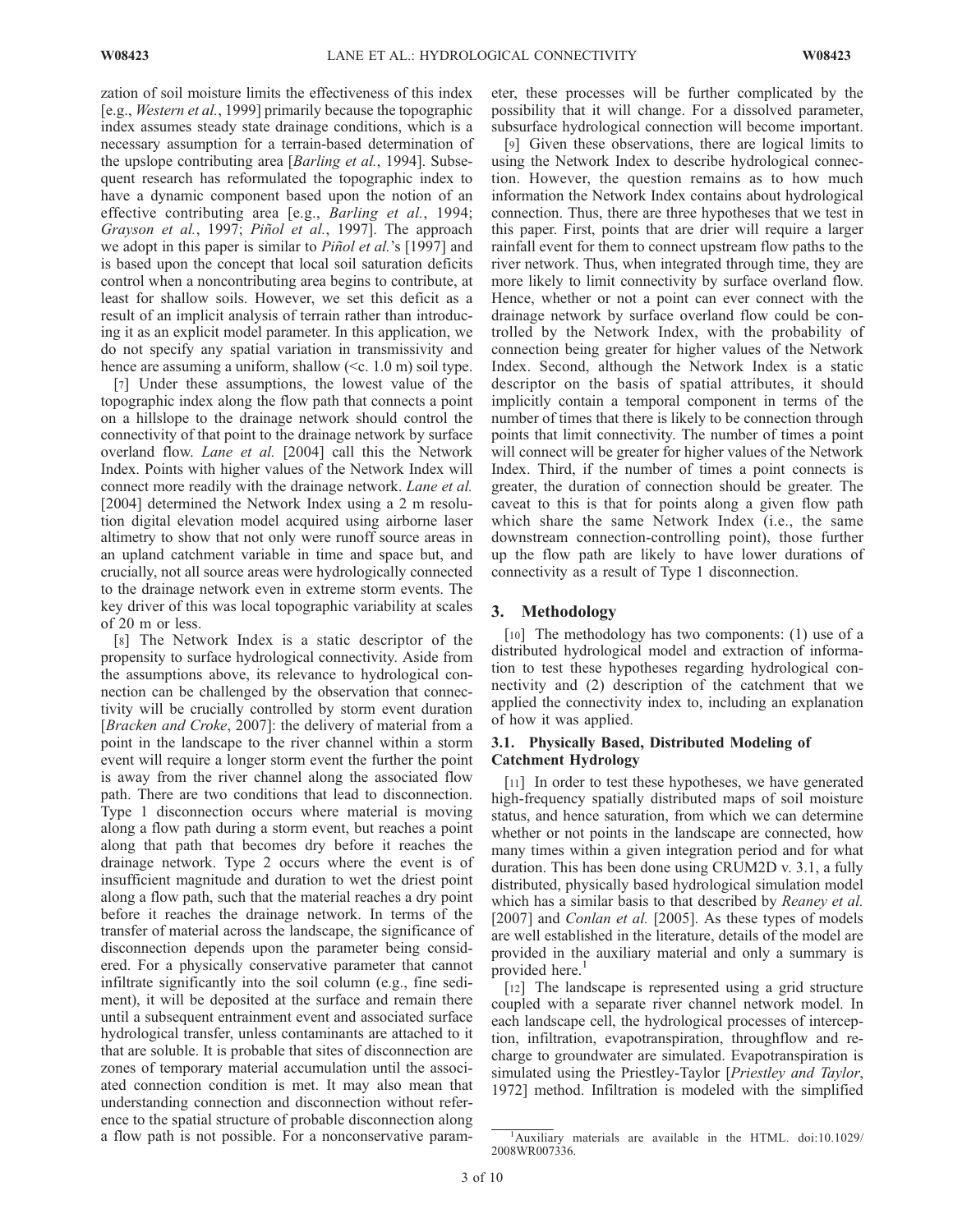Green and Ampt [1911] model of Kirkby [1975] which relates the infiltration rate to the soil moisture. Throughflow is determined using Darcy's Law. Soil depth is allowed to have a simple topographic dependence and the saturated hydraulic conductivities in both the root zone and the soil, and the decay of the latter with depth, are set as parameters. The water is routed through the river channel network using the Muskingum-Cunge algorithm [Ponce and Lugo, 2001]. The model has a variable time step, defined by the rate of change of internal hydrological variables, ranging from 2 min through to 6 h, and this allows minimization of the amount of time required for long (annual and multiyear) simulations.

[13] For this research, a set of indices which describe the spatial and temporal dynamics of surface hydrological flows have been developed, aided by the grid structure of the model and noting that the model itself does not make any prior assumptions about the nature of flow connectivity. Mirroring the definition of the Network Index, we note that for a point to be considered connected, it must not be subject to a Type 2 disconnection: there must be overland flow along the complete flow path to the river channel. This allows us to determine (1) whether or not a point on the landscape connects during a given period; (2) the number of times it connects; and (3) the percentage of time that the cell is connected completely along a flow path, mirroring the hypotheses we are aiming to test. Using the hydrological model to determine Type 1 disconnection is more complex as it requires tracing of generated runoff in time and space, something that is not possible with the current formulation of the model. We emphasize that these determinands are a property of the model, and not necessarily of the landscape that the model is describing, such that our evaluation of the static descriptor is effectively a determination of how much information is lost in the description of catchment connectivity by using a static descriptor with a simplified underlying physical basis.

#### 3.2. Case Study Catchment, Determination of the Network Index, and Application of the Physically Based Model

[14] In this paper, we apply the model to the Upper Rye catchment in North Yorkshire, United Kingdom. The Upper Rye catchment is a 13.1  $km^2$  catchment comprised of grassland and moorland (Figure 2). For both the Network Index and application of CRUM2D, we use a 20 m resolution DEM, derived from the NEXTMap<sup>®</sup> data for Great Britain. Derived values of the Network Index were rescaled to a Relative Network Index (RNI). The scaling was linear between 0 and 1. Although our analysis is based upon a single case study catchment, it is one that has two very contrasting geological and topographical settings (Figure 2), broadly defined as the eastern and western subcatchments, which allow us to explore both the form of the representation at the level of the whole catchment and the two subcatchments. The eastern subcatchment comprises Oolitic sandstones and the western subcatchment Cordillerian limestones.

[15] CRUM2D was used in two ways. First, it was applied using spatially variable land cover information as part of model parameterization. The latter was based upon a Generalized Likelihood Uncertainty Estimation [Beven and Freer, 2001] using (1) random sampling of 3,000 parameter sets for the dominant parameters that controlled model

response; (2) determination of the best parameter sets that resulted in independence between two Objective Functions (the Nash Sutcliffe Efficiency and the Relative Mean Absolute Error) used for model evaluation (see auxiliary material); and (3) identification of the range of model parameters associated with these parameter sets, labeled here as the behavioral parameter sets. The model reproduces the measured discharge hydrograph well for these parameter sets (Figure 3): for the majority of the time, the measured value is bracketed by  $\pm$  one standard deviation of model predictions. The minimum value of the Nash Sutcliffe Efficiency [Nash and Sutcliffe, 1970] for these simulations was 0.655 and the maximum Mean Absolute Discharge Error was 0.29 m<sup>3</sup> s<sup>-1</sup>, around 10% of base flow discharge, the latter defined as the discharge for which 95% of flows are greater. This means that CRUM2D is capturing at least some elements of the landscape's hydrological response, even though we have no further data to test the hypothesis that it is describing aspects of the internal hydrological response of the system. In methodological terms, this means that if the hydrological model descriptions of connection do not match those of the static descriptor, it could be because the internal process representation in the hydrological model is not right. However, if they do match, then some confidence should be gained in both. We emphasize, as described above, that the hydrological model has a physically based time- and space-dependent, process representation (see auxiliary material) which includes representation of both (1) at-a-point hydrological response, in terms of evapotranspiration, soil moisture dynamics, and (simultaneously in response to rainfall intensity and soil moisture state) different mechanisms of overland flow generation; and (2) lateral routing of water, both over the surface and through the subsurface.

[16] In order to determine the surface hydrological connectivity indices for comparison with the Network Index, a parameter set was randomly sampled from the behavioral parameter sets but with the land cover set to be uniform, so as to provide a meaningful comparison with the assumptions associated with the Network Index. Even with the use of a single parameter set, determination of the connectivity indices was extremely demanding in terms of data handling and analysis. For this reason, the model was run for the three wettest sample years, sampled from the 30 year period from 1961 to 1990.

#### 4. Results

[17] Figure 4 is based upon a binary discriminator as to whether or not a cell is connected completely along a flow path during the hydrological model run. The RNI of each cell is then used to sort this binary discriminator. The binary discriminator is then cumulated, scaled by the number of sites and plotted against the RNI. This represents the probability that the site is a connecting site as defined by the RNI. If the RNI were a perfect discriminator of connection and disconnection, and given that 47.7% of sites connected during the 3 years of hydrological model simulations, we would expect an RNI value of 0.523 to be a perfect discriminator between sites that do not connect  $(\leq 0.523)$  and sites that do connect ( $\geq 0.523$ ), with a vertical line centered on 0.523. The curve for the full catchment shows that the RNI is positively associated with probability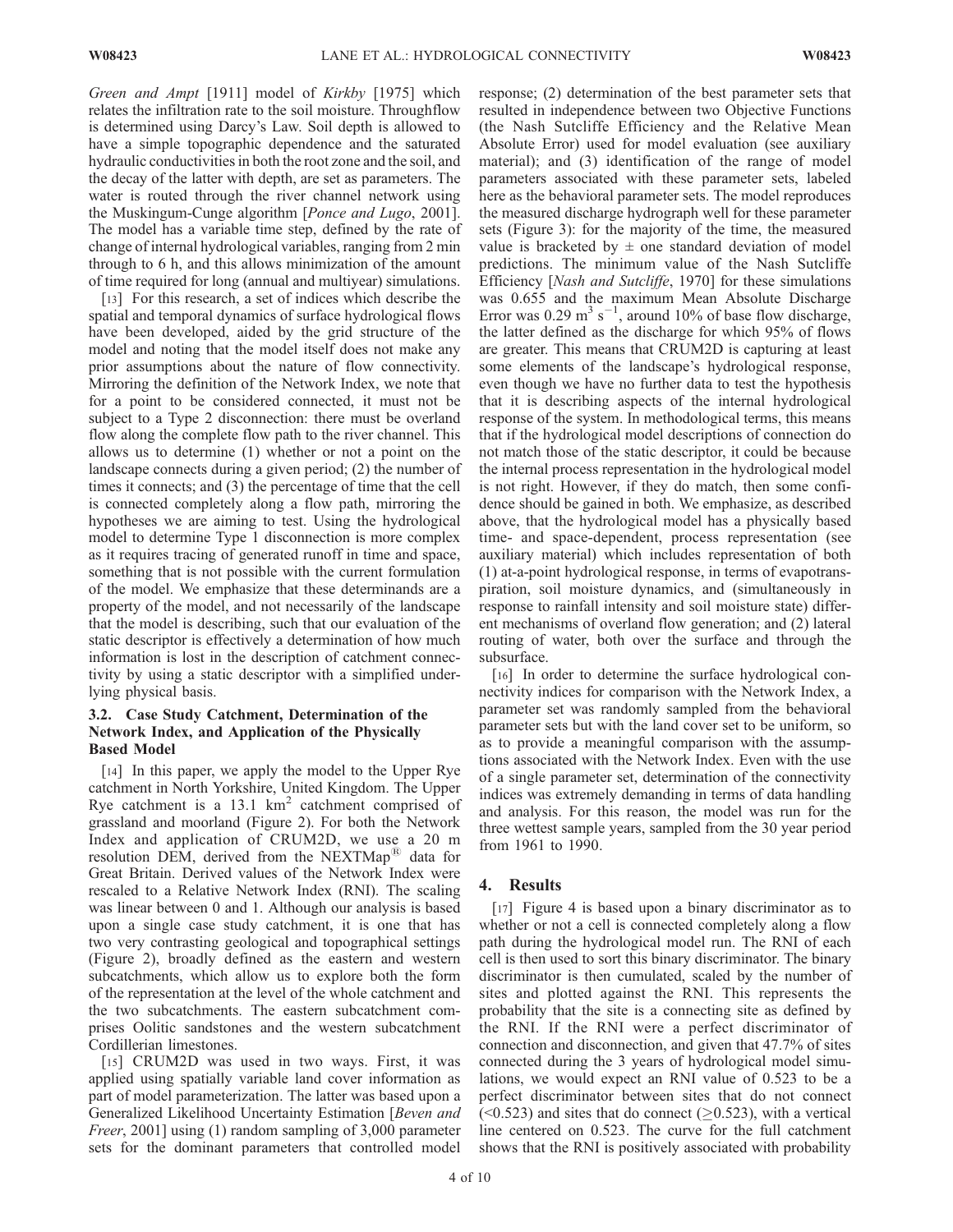

Figure 2. NEXTMap digital elevation model of the Upper Rye catchment. United Kingdom outline is Crown Copyright Ordnance Survey. An EDINA Digimap/Joint Information Systems Committee – supplied service. Crown Copyright/database right 2009. An Ordnance Survey/EDINA-supplied service.

of connection. Its mapping onto perfect discrimination (i.e., the horizontal) is better for lower and higher values of the RNI: only a very small percentage of locations with the lowest values of the RNI do actually connect; although a larger percentage of locations with the highest value of RNI do not connect (Figure 4). The curve also separates data points into the western and eastern subcatchments to obtain some sense as to the effects of different geological and topographical controls within the catchment. This suggests that the RNI better discriminates connecting sites for the eastern subcatchment than the western subcatchment, although the differences are relatively small, reaching a maximum difference in probability of 0.08.

[18] Figure 5 shows a probability density function for the RNI plotted against the logarithm of the duration of connection, the latter scaled on the longest modeled connection; 200 bins are used. The full catchment (Figure 5a) and the eastern and western subcatchments (Figures 5b and 5c, respectively) are shown. Figure 5a shows that not only does the RNI contain information on the probability of connection, it also contains information on the duration of hydrological connection. For RNI values less than 0.5, connection durations are negligible. For RNI values greater than 0.5, there is a clear trend for Relative Index values to have progressively longer connection durations. Given the transformation applied to the connection access, the duration of connection increases as an exponential function of the RNI. Comparison of the eastern (Figure 5b) and western (Figure 5c) subcatchments shows differences that are similar to, but clearer than, those suggested for connection probability (Figure 4). The shapes of the plots for the eastern and western subcatchments are similar. However, for the eastern catchment (Figure 5b), the RNI is more strongly associated with the log-transformed connection duration that for the western subcatchment (Figure 5c): the RNI values at which there is the onset of much longer connection durations is clearer; above this threshold, the RNI is more strongly associated with the log-transformed correction duration; and the slope defined between RNI and log-transformed correction is less steep, such that extrapolation through to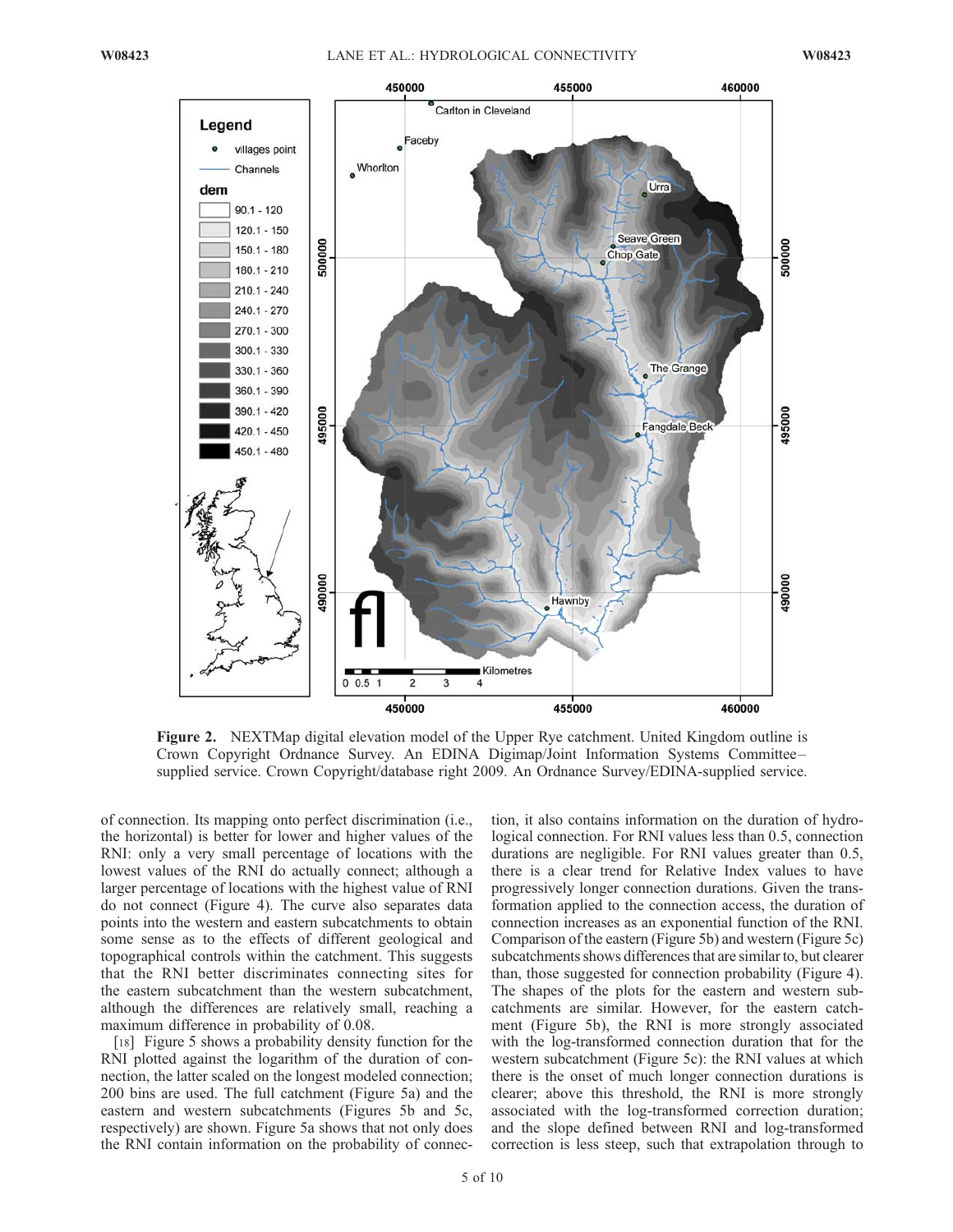

Figure 3. Measured and modeled discharge for the Upper Rye catchment, North Yorkshire, United Kingdom. The chart shows the mean and the  $\pm$  one standard deviation of the behavioral simulations.

 $RNI = 1$  would result in longer connection durations in the eastern subcatchment.

[19] Figure 6 shows the RNI map for the studied catchment. This shows that the Relative Network Index has a number of distinct spatial scales of variability. In the western subcatchment, draining through Hawnby (Figure 2), there is a marked large-scale difference between the high levels of connection in the north of the subcatchment and along the subcatchment's west and southwest boundaries and the low levels of connection in the south of the subcatchment (Figure 6). High levels of connection tend to be clustered upon the stream heads (Figure 6), most clearly along the subcatchment's west and southwest boundaries. The spatial extent of individual well-connected areas is also greater in the north of the subcatchment (Figure 6). In the south of the subcatchment, well-connected areas, which can have a very high level of connection, are much smaller in their spatial extent and tend to be closer to the mainstream.

[20] In the eastern subcatchment, there is less evidence of any large-scale structuring of connection into broadly well connected or poorly connected regions, with the possible exception of the eastern side, where levels of connection are higher along the headwater streams of the far eastern edge (Figure 6), in ways not dissimilar to the western edge of the western subcatchment. Rather, variations in connectivity tend to have a much finer spatial scale of variability than in the western subcatchment (Figure 6). Also, and crucially, locations of high connectivity tend to be located closer to the mainstream, the opposite of the dominant characteristic in the western subcatchment, where high-connectivity areas were associated with the stream heads.

#### 5. Discussion

[21] These results allow us to assess the three hypotheses identified above. First, despite the RNI being a static spatial



Figure 4. The cumulative probability that a site is a connecting site as defined by the RNI: if the RNI were a perfect discriminator of connection and disconnection and given that 47.7% of sites connected during the 3 years of hydrological model simulations, we would expect a RNI value of 0.523 to be a perfect discriminator between sites that do not connect  $(0.523)$  and sites that do connect  $(\geq 0.523)$ , with a vertical line centered on 0.523. Probabilities >0 for RNI <0.523 are sites that do connect during the time period but are not expected to given their RNI; probabilities  $\leq 1$  for RNI  $\geq 0.523$  are sites that do not connect during the time period but would be expected to given their RNI. Curves are shown for the full catchment and the eastern and western subcatchments (see Figure 2).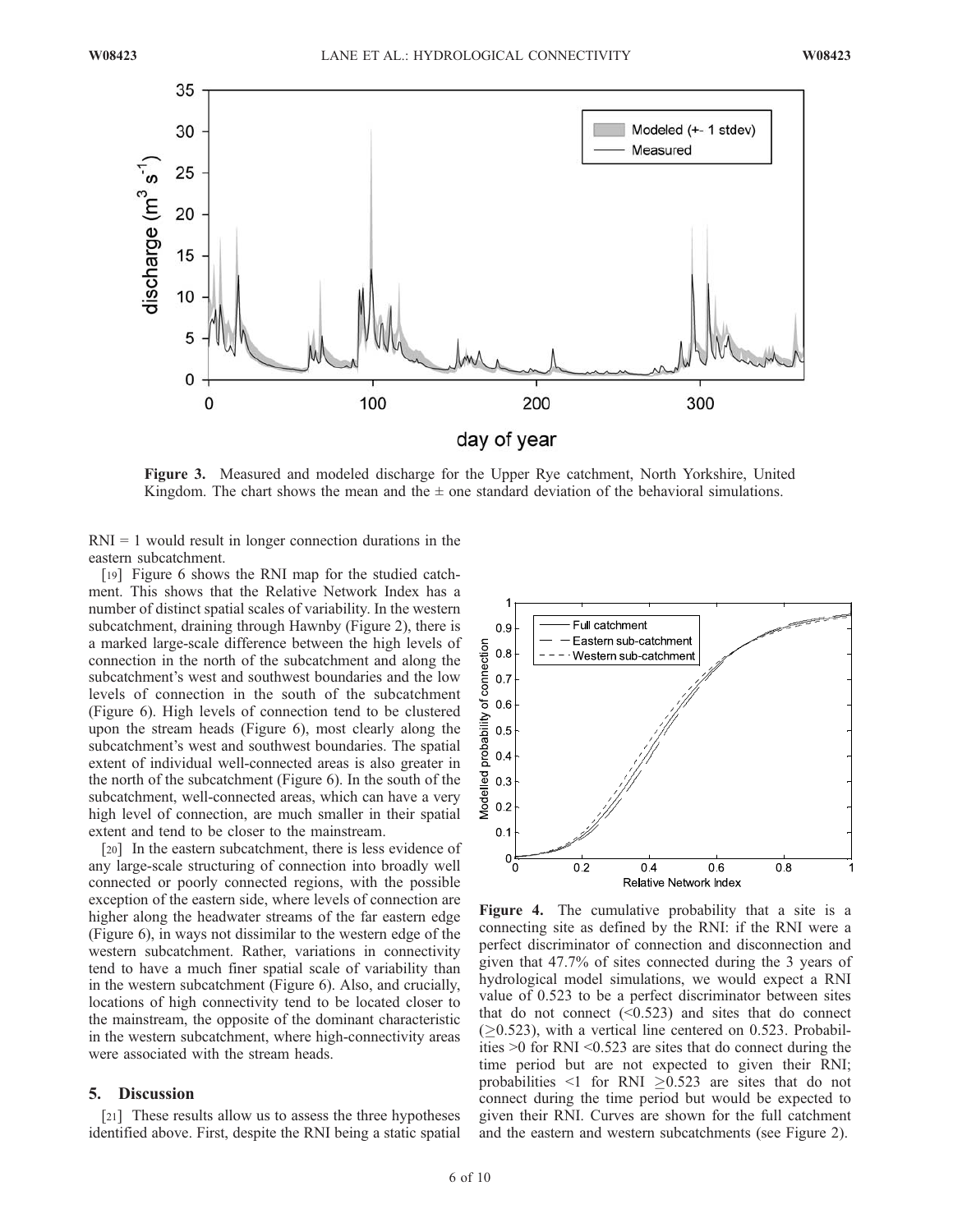metric, it enables us to infer whether or not a site connects. Following from Figure 4, and in the absence of other information, this can be expressed as a probability that a site connects, for the range of storms modeled using the



hydrological model, for a given value of the RNI. The form, if not the detail, of this relationship does not differ significantly between the two main subcatchments. In terms of diffuse pollution and soil erosion studies, this could provide the first means of incorporating a terrain sensitive measure of connectivity likelihood in a risk framework, without recourse to full physically based modeling, and informed by a basic hydrological conceptualization rather than arbitrary weights like distance from nearest water course. Such modeling would need to address how the form of this curve changes with respect to the duration of integration (e.g., monthly, yearly, decadally) and with catchments with different relief and soils and in relation to possible climate change impacts.

[22] Second, and perhaps more surprisingly, the Network Index metric appears to capture some of the temporal dynamics of connectivity (Figure 5): negligible connection durations below the RNI of 0.5 followed by an exponential increase in connection duration for values greater than this. Again, the shape of this relationship is similar between subcatchments, but the detail differs, with a stronger association in the eastern subcatchment. Although the definition of disconnection adopted is Type 2, it is probable that those connection durations associated with RNI values less than 0.5 are unlikely to be sufficient for the delivery of material, and that the RNI may also be representing Type 1 processes, although it is important to acknowledge the complexity of the delivery process [Beven et al., 2005] that means that the representation is partial. Locations with a higher Network Index are connected for longer, and the spatial signal of topographically induced wetness results in partial control of the dynamics of surface overland flow connectivity and potentially delivery. Thus, the surprising finding in this paper is that a static descriptor derived from the spatial structure of topographically controlled local wetness is capable of predicting at least some information on the likelihood, frequency and duration of connection.

[23] Plot-scale studies of the ways in which hillslope elements connect to the drainage network may identify connections that deviate from topographical control, as is reflected in this study by the scatter present in Figure 5. Our results are unusual in showing that, despite such deviations, and through using a numerical model to provide a description of connectivity that provides information on the entire river catchment, a generalizable landscape attribute can be identified in the absence of other influencing factors. When judged at the catchment scale, the importance of topography for hydrological response has been shown to dominate over soil transmissivity [*Wood et al.*, 1990], and while we do not explore transmissivity effects herein, the study confirms the importance of topography in determining the spatial structure of landscape connectivity. The work emphasizes the care that must be shown in inferring from plot-scale studies the relative importance of connectivity at the landscape scale as this importance can only be judged with respect

Figure 5. The relationship between the RNI and the logarithm of the duration of connection scaled by the maximum modeled connection time. This is shown as a twodimensional probability density function with 0.05 width probability bins. (a) The full catchment and the (b) eastern and (c) western subcatchments (see Figure 2).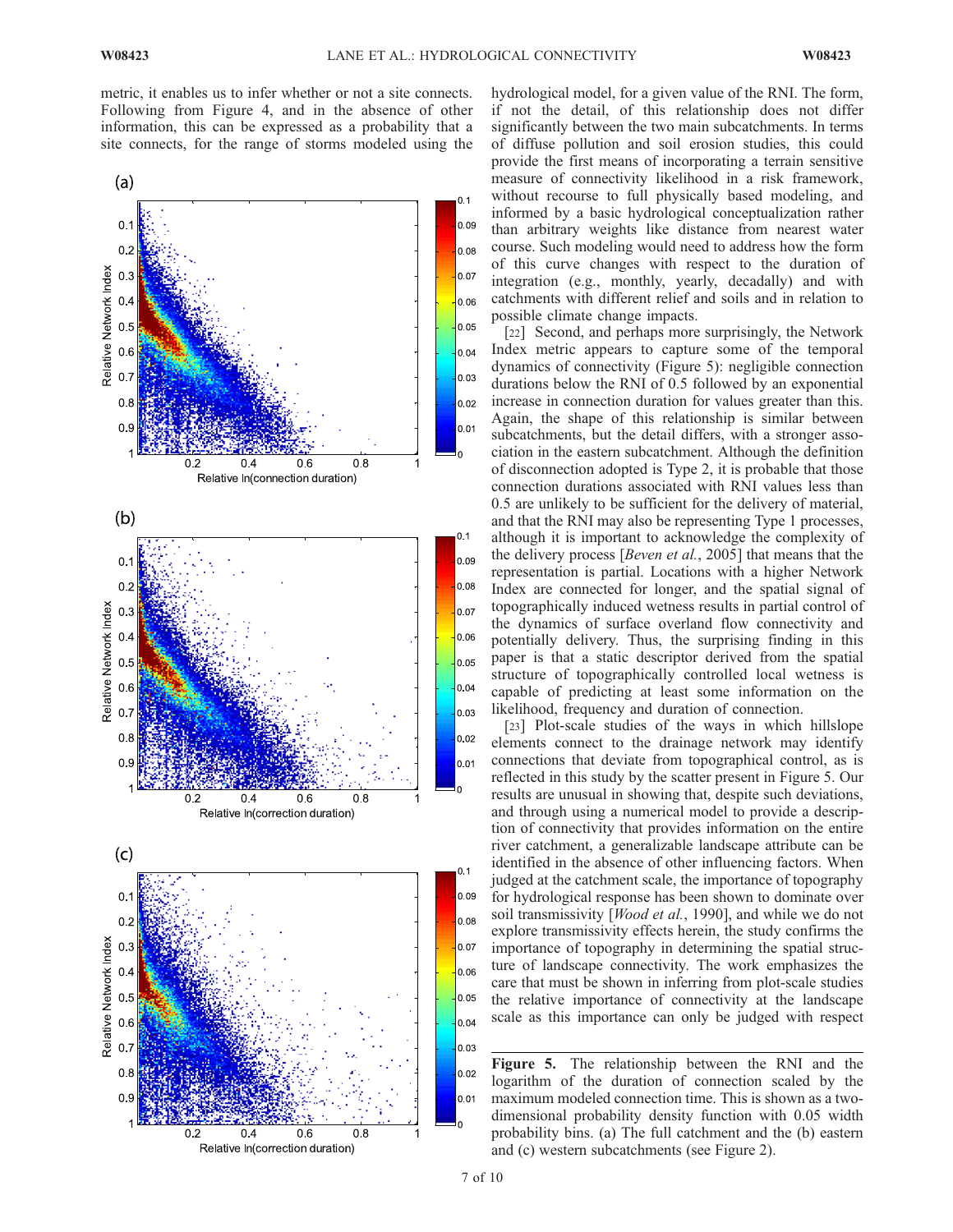

Figure 6. Map of the Relative Network Index for the study area.

to both local topography and the wider topographic setting defined by the associated flow path to the drainage network. It is particularly important for processes associated with diffuse land management where their impact upon locations in the drainage network derives from integration over a potentially large area.

[24] The identification of a connectivity metric of this form opens up the possibility of thinking about the hydrological function of landscapes in hitherto unexplored ways. The RNI is a property of surface topography. As a catchment wets up, the RNI at which there is connection will fall. Rather than leading to the continuous expansion and contraction of saturated zones as is implied in the traditional model of topographically controlled saturation, it implies that potentially large landscape units become connected as a result of control by a potentially small number of geographically localized landscape units. These units are ones where, in relative terms, the flux of water is vertical rather than lateral. *Grayson et al.* [1997] conceptualize the landscape as switching through time between periods when connectivity is poor as a result of dry antecedent conditions and leading to vertical fluxes being dominant and periods when connectivity is dominated by lateral flux. Herein, we conceptualize the landscape as switching between lateral and vertical flux along a flow path. We implicitly assume that the locations along a flow path where vertical fluxes are most likely to be dominant, in this case on the basis of a network-scale analysis of the topographic index, are those that are most likely to break up surface flow connectivity. Although specifically formulated (and evaluated herein) for surface overland flow, the analysis ought to apply equally for shallow subsurface flows and fluxes of material in terms of vertical versus lateral fluxes.

[25] Previous work on effective contributing area [e.g., Barling et al., 1994; Grayson et al., 1997] still leaves our analysis with a problem. The RNI is a contradiction in the sense that it uses a traditional topographic index derived from the upslope contributing area per unit length, identifies the lowest value of the topographic index along a flow path, and then argues that this location controls the connectivity of points upstream of this location. Until this cell is connecting upstream areas, locations downstream should be assigned a much smaller effective contributing area. Thus, the analysis has a bias: locations closer to the channel may be assigned an artificially inflated upslope contributing area, and be more able to connect as a result. It is surprising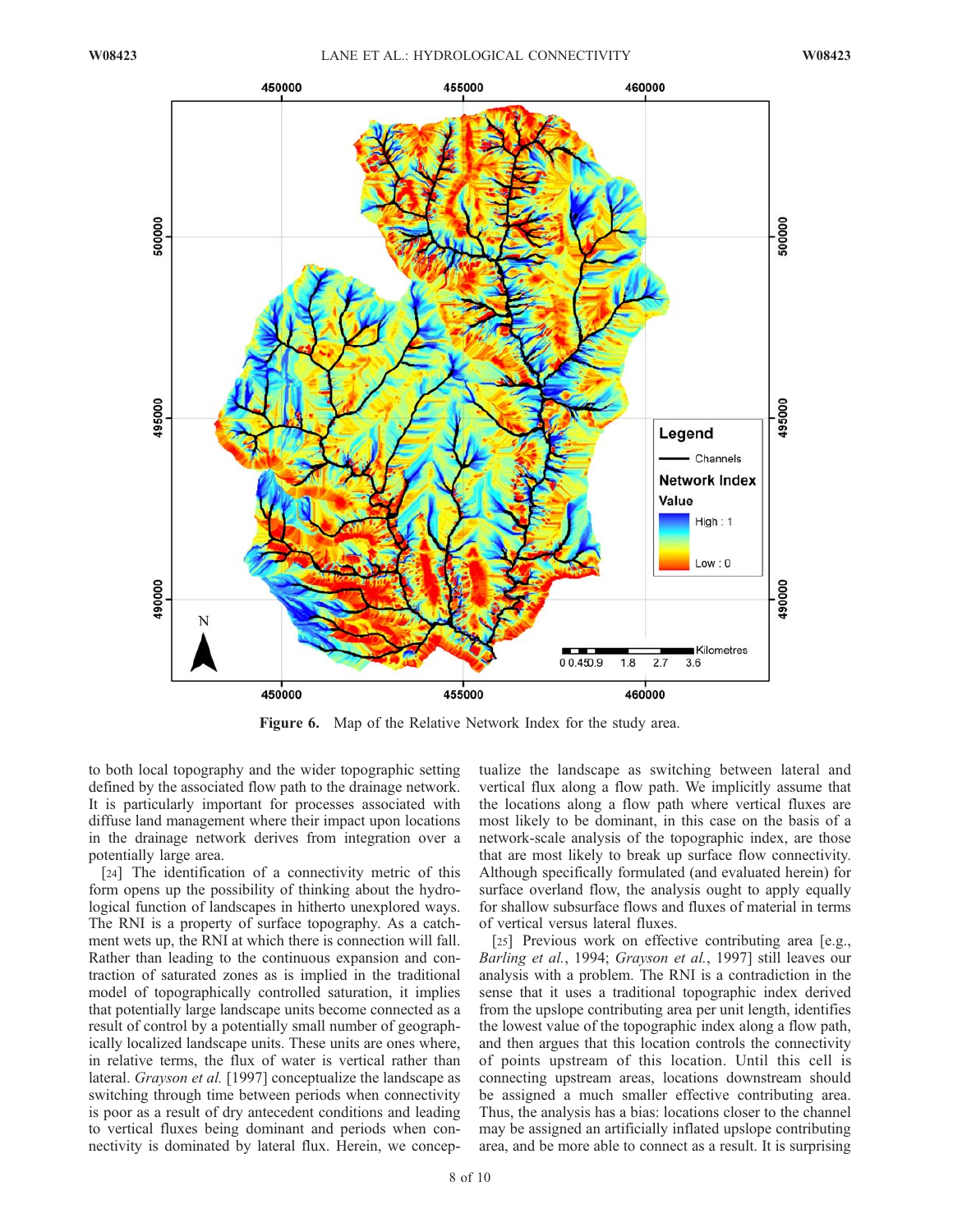that this is not manifest in the form of a larger number of locations that have a high RNI but that never actually connect (Figure 4). Further, topography need not be the only reason why the effective contributing area may be different to a terrain-defined contributing area. For instance, Aryal et al. [2003] demonstrate how evaporation along a flow path prevented the development of saturation at the bottom of a hillslope. As Western et al. [1999] note, analysis based upon terrain indices should be based on considerations of the actual processes occurring in a particular catchment under a particular climate. Thus, while Figure 4 suggests that a static analysis of terrain can be transformed into a probabilistic estimate of the likelihood of connection, this will only be the case where the primary control on connectivity at the landscape scale is topography. Further research is needed to explore whether the shape of the curve can be generalized between catchments and in situations with different and/or heterogeneous land cover characteristics.

[26] The effective contributing area bias aside, the result also goes some way to explaining why simple empirical transfer function models of diffuse pollution, which weight delivery according to distance from the river channel, do well as compared with what we know about the complexity of catchment hydrological response. They capture part of the process described here: as the distance from a water course along a flow path increases, so the probability of the RNI value being lower will increase. To describe the connection between the material exported from a land unit and its delivery to the river channel, a detailed representation of hydrological function may not be necessary  $[Quinn,$ 2004]. The work also shows how simple conceptual models about where to focus diffuse pollution remediation measures (e.g., on catchment heads) themselves need to be questioned: the data in Figure 6 show how that the zones of high connectivity and hence high risk can vary regionally and over different spatial scales within the same catchment. The identification of a topographically driven control upon landscape hydrological connectivity also means that, as global change studies move to the consideration of climate change impacts upon catchment function, simple models, applied at the resolution at which catchments connect hydrologically, may be more important than models with a strong physical basis, but whose computational requirements or data availability requirements necessitate application at scales much coarser than those associated with hydrological response.

#### 6. Conclusion

[27] We have compared the information on the spatial patterns of hydrological connectivity revealed by continuous simulation using a physically based, distributed hydrological model with a static descriptor of surface hydrological connectivity based upon the spatial structure of the topographic index of wetness. The latter is justified by the observation that the ease of connection by surface overland flow will be controlled by the extent to which lateral surface flux is dominant throughout a flow path. The lowest value of the topographic index along a flow path is assumed to be the point at which vertical fluxes, and hence the propensity to disconnect, will be greatest. The lower the lowest value of the topographic index along a flow path, the greater the level of catchment wetness required to cause

water table rise to the point at which lateral flux can be maintained. This provides a theoretical rationale for the idea that the temporal patterns (propensity, duration) of connection might be captured using a static descriptor based upon the spatial structure of topographically driven wetness. Comparison with the results from continuous simulation shows that significant spatial variability in both the propensity to connection within a time period, as well as the duration of that connectivity, can be explained using this metric. Although specifically formulated (and evaluated herein) for surface overland flow, the analysis ought to apply equally for shallow subsurface flows and fluxes of material in terms of vertical versus lateral fluxes, although this needs to be tested for a wider range of catchment types. Critically, this provides a hydrologically informed measure of the propensity and duration of connection that might become the basis of more plausible analysis of the risks arising from diffuse land use activities where, to date, the characterization of hydrologically driven delivery processes tends to be exceptionally poor.

[28] **Acknowledgments.** This work was supported by NERC grant NE/C508850/1 awarded to S.N.L. and A.L.H. We thank two anonymous referees and Louise Bracken for very valuable comments on an earlier draft of this paper.

#### References

- Adams, R., S. M. Dunn, R. Lunn, R. Mackay, and J. R. O'Callaghan (1995), Assessing the performance of the NELUP hyodrological models for river basin planning, J. Environ. Plann. Manage., 38, 53-76, doi:10.1080/09640569513110.
- Ambroise, B. (2004), Variable 'active' versus 'contributing' areas or periods: A necessary distinction, Hydrol. Processes, 18, 1149 – 1155, doi:10.1002/ hyp.5536.
- Aryal, S. K., R. G. Mein, and E. M. O'Loughlin (2003), The concept of effective length in hillslopes: Assessing the influence of climate and topography on the contributing area of catchments, Hydrol. Processes, 17, 131 – 151, doi:10.1002/hyp.1137.
- Barling, R. D., I. D. Moore, and R. B. Grayson (1994), A quasi-dynamic wetness index for characterizing the spatial distribution of zones of surface saturation and soil water contents, Water Resour. Res., 30, 1029 – 1044, doi:10.1029/93WR03346.
- Beasley, D. B., L. F. Huggins, and E. J. Monke (1980), ANSWERS A model for watershed planning, Trans. Am. Soc. Agric. Eng., 23, 938 – 944.
- Beven, K., and J. Freer (2001), Equifinality, data assimilation, and uncertainty estimation in mechanistic modelling of complex environmental systems using the GLUE methodology, J. Hydrol. Amsterdam, 249,  $11 - 29$ , doi:10.1016/S0022-1694(01)00421-8.
- Beven, K. J., and E. F. Wood (1983), Catchment geomorphology and the dynamics of runoff contributing areas, J. Hydrol. Amsterdam, 65, 139– 158, doi:10.1016/0022-1694(83)90214-7.
- Beven, K., L. Heathwaite, P. Haygarth, D. Walling, R. Brazier, and P. Withers (2005), On the concept of delivery of sediment and nutrients to stream channels, Hydrol. Processes, 19, 551-556, doi:10.1002/ hyp.5796.
- Binder, C., R. M. Boumans, and R. Costanza (2003), Applying the Patuxent Landscape Unit Model to human dominated ecosystems: The case of agriculture, Ecol. Modell., 159, 161-177, doi:10.1016/S0304-3800(02)00276-4.
- Blackwell, M. S. A., D. V. Hogan, and E. Maltby (1999), The use of conventionally and alternatively located buffer zones for the removal of nitrate from diffuse agricultural run-off, Water Sci. Technol., 39, 157 – 164, doi:10.1016/S0273-1223(99)00331-5.
- Bracken, L. J., and J. Croke (2007), The concept of hydrological connectivity and its contribution to understanding runoff-dominated geomorphic systems, Hydrol. Processes, 21, 1749 – 1763, doi:10.1002/hyp.6313.
- Burt, T. P., L. S. Matchett, K. W. T. Goulding, C. P. Webster, and N. E. Haycock (1999), Denitrification in riparian buffer zones: The role of floodplain hydrology, Hydrol. Processes, 13, 1451 – 1463, doi:10.1002/ (SICI)1099-1085(199907)13:10<1451::AID-HYP822>3.0.CO;2-W.